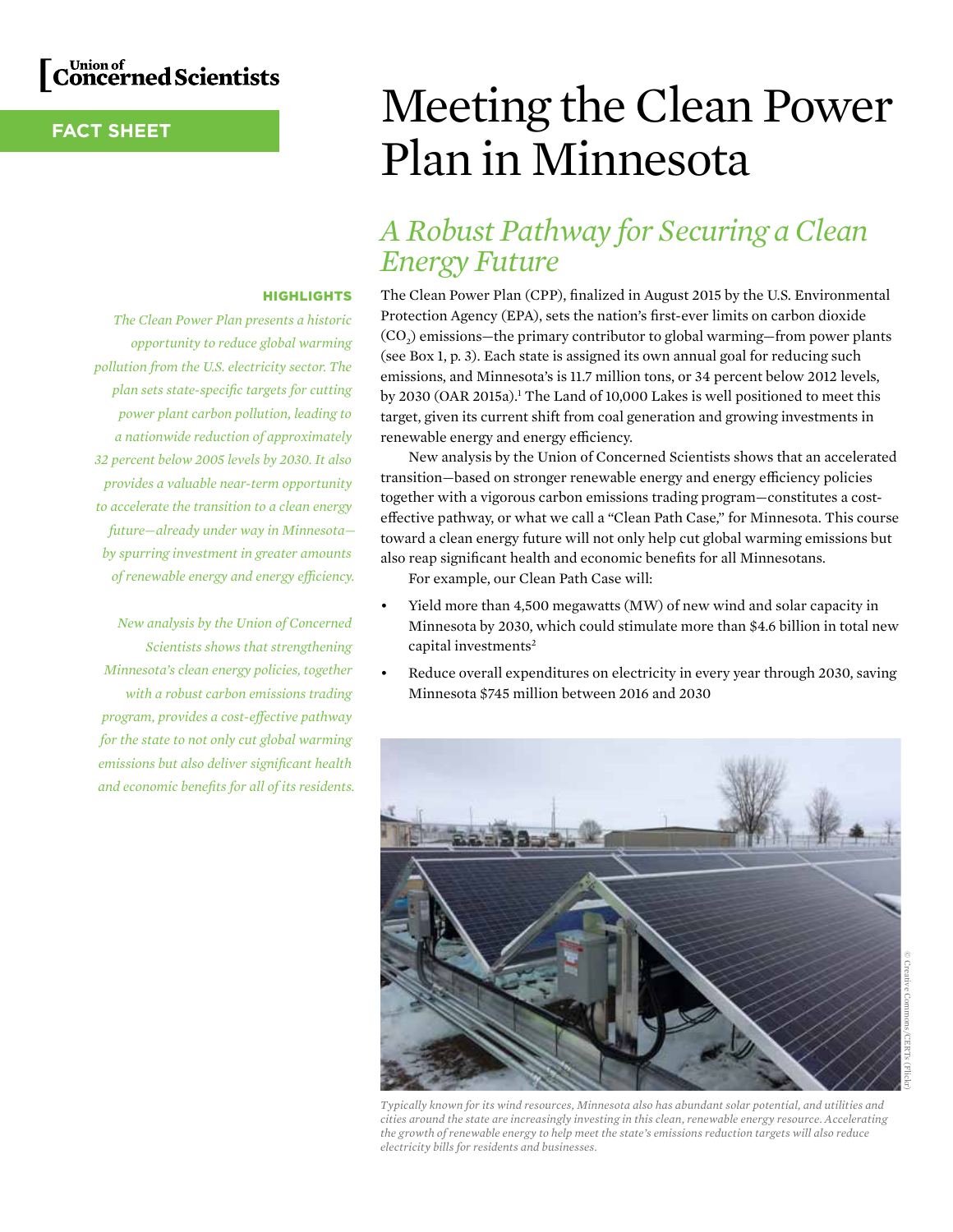- Lower the typical Minnesota household's electricity bill by 7 percent in 2030 compared with a Reference Case, or an annual savings of more than \$50
- Generate \$205 million in average annual revenue during the 2022 to 2030 period from the sale of carbon allowances
- Prompt the investment of more than \$1 billion in energy efficiency improvements beyond the current energy efficiency resource standard (EERS)
- Provide some \$111 million in public health and economic benefits between 2022 and 2030 through reduced emissions of  $CO<sub>2</sub>$ , sulfur dioxide (SO<sub>2</sub>), and nitrogen oxides  $(NO<sub>x</sub>)$  pollution

### **Minnesota's Clean Energy Transition**

Minnesota has made significant progress in diversifying its electricity-generation mix with renewable sources such as wind and solar. In 2014, more than 20 percent of the state's generation came from renewables (EIA 2015a). However, Minnesota's power sector continues to be dominated by carbon-intensive fossil fuels; in 2014, 49 percent of the state's electricity generation came from coal power and nearly 7 percent from natural gas (EIA 2015a).

Though still accounting for almost half of the state's electricity generation, the dominance of Minnesota's aging and inefficient coal power plants, as in many other states, is in decline. Insufficient pollution controls to protect public

### *Minnesota's potential for renewable energy led primarily by solar and wind—could produce almost 180 times the state's current electricity generation.*

health, and serious economic competition from cleaner, lower-cost resources such as renewable energy and natural gas, are leading to coal plant retirements across the country (Cassar 2015). In Minnesota, two coal generators at Black Dog Station and four generators at the Silver Lake coal plant were retired in 2015. Looking ahead, all three units at the Taconite Harbor Energy Center will be permanently idled by the end of 2016, and two units at the Sherburne County ("Sherco") plant will be retired—one in 2023 and the other in 2026—and replaced with a new natural gas plant and a 50 MW solar array at the site (MN Power 2015; SNL Financial 2015; Walton 2015).

As Minnesota moves away from coal, investments in the state's renewable energy sources are increasing. Minnesota currently ranks ninth among the states for installed wind capacity, with more than 3,000 MW of capacity that generates more than 15 percent of Minnesota's electricity (AWEA 2015).



*Minnesota has developed more than 3,000 megawatts of wind capacity, ranking it ninth in the country. Increased renewable energy development will help the state meet Clean Power Plan targets while also generating economic benefits.*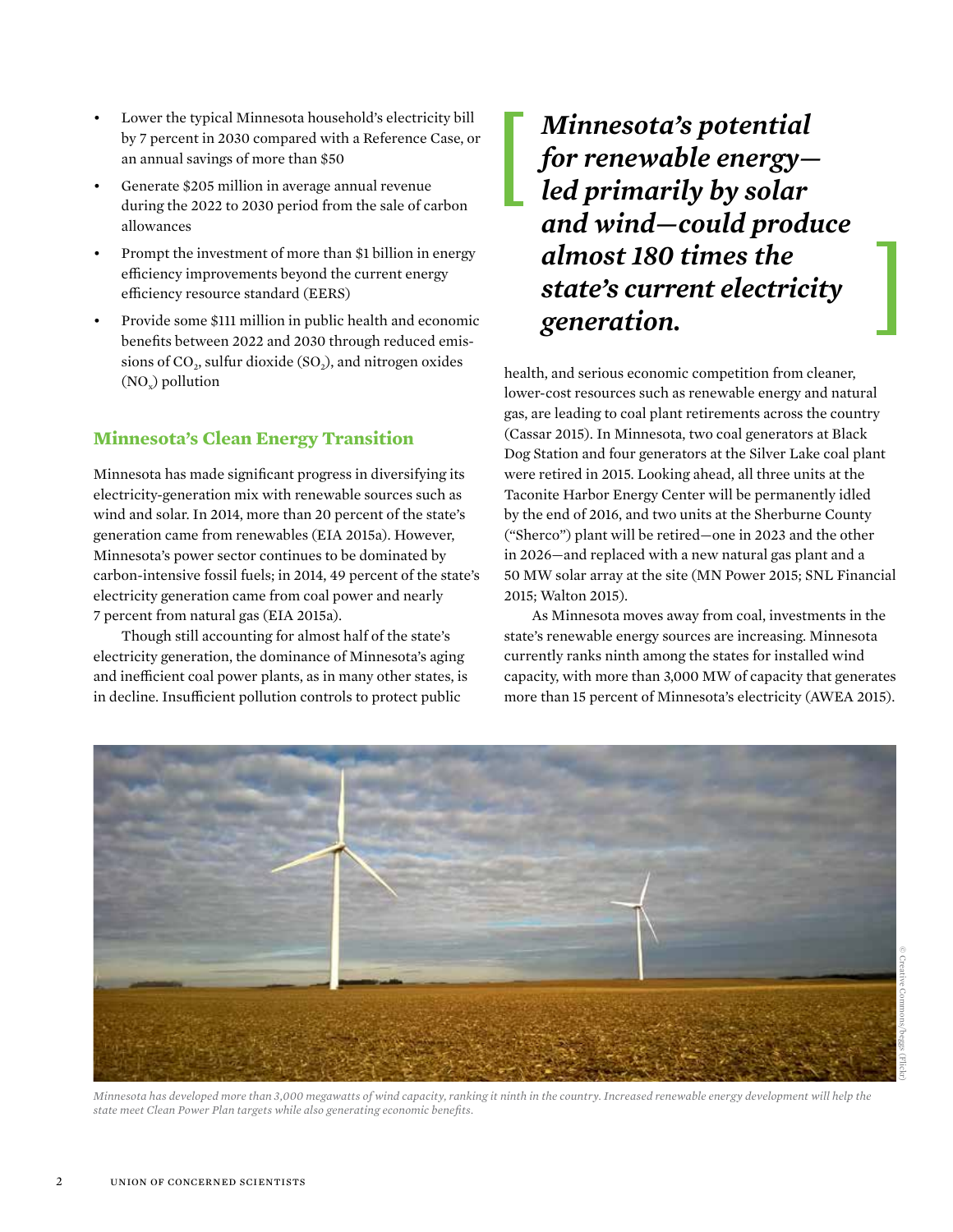### $BOX1$ The Clean Power Plan

The CPP, developed by the EPA under the authority of the federal Clean Air Act, aims to reduce CO<sub>2</sub> emissions from the U.S. electricity sector—the nation's largest contributor to such global warming emissions—by an estimated 32 percent below 2005 levels by 2030. The EPA set differing targets among the states, however, because each state has a unique mix of electricity generation resources—and also because local technological feasibility, cost, and emissions-reduction potential vary across the country.

The plan provides a number of options for cutting carbon emissions so that each state can develop a compliance strategy most suited to its own electricity-supply mix, resource availability, and policy objectives. These options include investing in renewable energy, energy efficiency, natural gas, or nuclear power, while shifting from coal-fired power. States are free to combine these carbon-reduction options in a flexible manner to meet their targets. States can also join together in multistate or regional agreements to find the lowest-cost options for reducing their CO<sub>2</sub> emissions, including through emissions trading programs.

The EPA has given states a choice between a rate-based emissions target (measured in pounds of CO<sub>2</sub> per megawatt-hour

Solar also has begun to take off. Xcel Energy—the state's largest utility—recently announced plans to construct almost 700 MW of solar capacity by 2020 (Jossi 2015; Xcel 2015).

This development has largely been spurred by Minnesota's renewable electricity standard (RES)—a requirement that Xcel Energy obtain 30 percent of its electricity sales from renewable energy sources by 2020 and that all other state utilities achieve 25 percent by 2025. Twenty-eight other states have also adopted RES policies, which have proven to be one of the most successful and cost-effective means for stimulating renewable energy growth in the United States (Heeter et al. 2014).

Despite Minnesota's recent growth in renewable energy, much of the state's potential remains untapped. According to the U.S. Department of Energy, that potential—led primarily by solar and wind—could produce more than 10,000 terawatt-hours of electricity, which is equivalent to almost 180 times the state's current electricity generation (Brown et al. 2015).

Minnesota has also promoted energy efficiency in homes, businesses, and industry as another effective and affordable strategy for shifting from carbon-intensive fossil fuels. The

of electricity generated) and a mass-based target (measured in short tons of CO<sub>2</sub> emitted by generating units). To avoid undermining the environmental integrity of the target, states must also address the potential for "leakage," or emissions that might arise because of a shift from existing to new fossil fuel– fired power plants (which are not covered under the CPP). One way that the EPA suggests the states should address leakage is through the adoption of a mass-based target with a "new-source complement," which represents an increase in a state's emissions target based on an estimate of new power plants required to meet additional electricity demand after 2012. A mass-based target that includes  $CO<sub>2</sub>$  emissions from both new and existing power plants is the most straightforward way of bringing all power plants under an emissions cap and ensuring an accurate accounting of the emissions that contribute to climate change.

States must submit a final compliance plan, or an initial plan with a request for an extension of up to two years, by September 6, 2016. However, a February 2016 Supreme Court ruling put a stay on CPP implementation until legal challenges to the rule have been resolved. States may continue to develop their compliance plans in the interim.

state's EERS, enacted in 2007, requires most utilities to achieve savings of 1.5 percent of average retail sales each year (Xcel Energy's requirement is 2 percent) through energy conservation programs. Between 2008 and 2013, the societal net benefits of electricity and natural gas conservation programs in Minnesota were approximately \$3.3 billion (MN DOC 2015). Minnesota's successful energy efficiency initiatives have earned it a ranking of 10th nationally and first in the Midwest by the American Council for an Energy Efficient Economy (Gilleo et al. 2015).

### **How Minnesota Can Meet Its Clean Power Plan Goals**

Under the CPP, Minnesota's 2030 target is for the total emissions of the state's power sector (old and new power plants combined) to be 34 percent lower in that year than in the baseline year of 2012. In terms of mass, this overall target translates into a series of targets: 25.7 million tons per year on average in the interim period from 2022 through 2029, and 22.9 million tons in 2030 (OAR 2015b).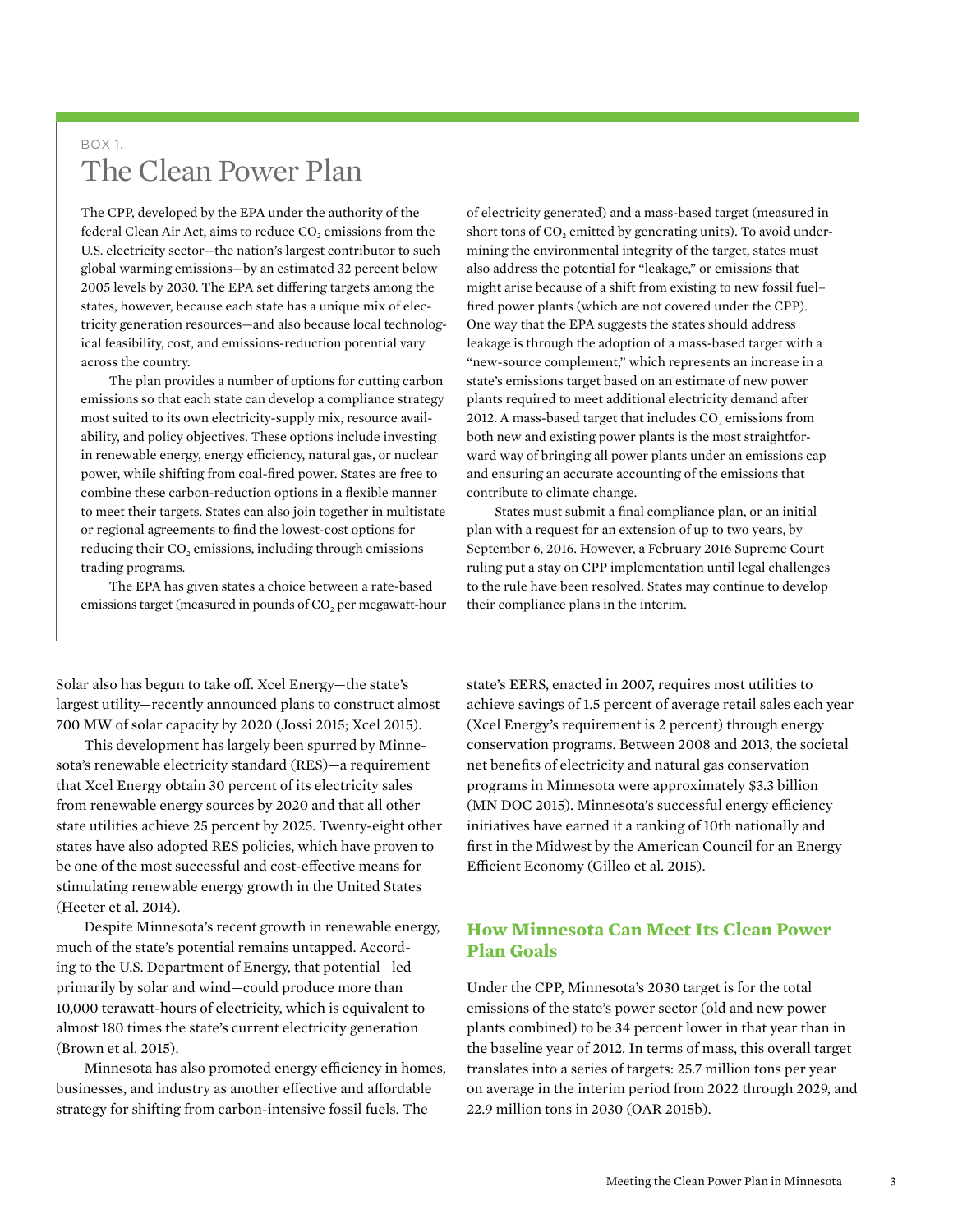

FIGURE 1. The Clean Path Case Diversifies Minnesota's Electricity Mix

*Compliance with the Clean Power Plan, complemented by renewable energy and energy efficiency policies—constituting the "Clean Path Case"—helps Minnesota accelerate its transition to a more diversified portfolio of clean energy sources.*

Minnesota is well positioned to cost-effectively achieve, and even exceed, its overall target by investing in many of the CPP's carbon-reduction options (as described in Box 1) and by participating with other states in a well-designed emissions trading program. Administering such a program by auctioning off emission allowances would also allow Minnesota to generate revenues that could be used to benefit all of its residents. Further, by complementing its CPP compliance plan with strengthened RES and EERS policies, Minnesota could accelerate its clean energy transition while increasing consumer, economic, and public health benefits.

The Union of Concerned Scientists examined the likely economic and environmental impacts of Minnesota's compliance with the CPP by modeling the above combination of robust policies. We found that this approach, called the Complementary Clean Energy Compliance Pathway, or "Clean Path Case," provides greater environmental, economic, and health benefits for the state, as compared with each of two other scenarios: a "Reference Case," in which no new state or federal policies (including the CPP) are implemented beyond those in place as of October 2015; and a Clean Power Plan Compliance Pathway, or "CPP Only Case," that includes interstate trading of allowances but no additional complementary renewable energy and energy efficiency

policies (see Box 2, p. 6, for more details on our methods and assumptions).

### **Clean Path Case Accelerates Minnesota's Transition to Low-carbon Electricity**

With the CPP and stronger renewable energy and energy efficiency policies to complement it, Minnesota can accelerate its shift toward cleaner, low-carbon energy sources and reduce costs for consumers. Indeed, even under the Reference Case scenario, Minnesota continues to reduce its dependence on coal-fired power generation, which is 37 percent lower in 2030 than in 2014 (Figure 1). Natural gas–fired power generation also decreases by 9 percent. Renewable energy generation—led by wind and solar power—increases to supply more than 27 percent of Minnesota's energy sales by 2030 as power suppliers fulfill the state's existing RES policy.<sup>3</sup> Minnesota's electricity imports under the Reference Case also decrease by 13 percent in 2030, compared with 2014, as in-state renewable energy and energy efficiency investments improve Minnesota's energy independence.<sup>4</sup>

While the Reference Case shows how Minnesota's leadership in clean energy continues to provide benefits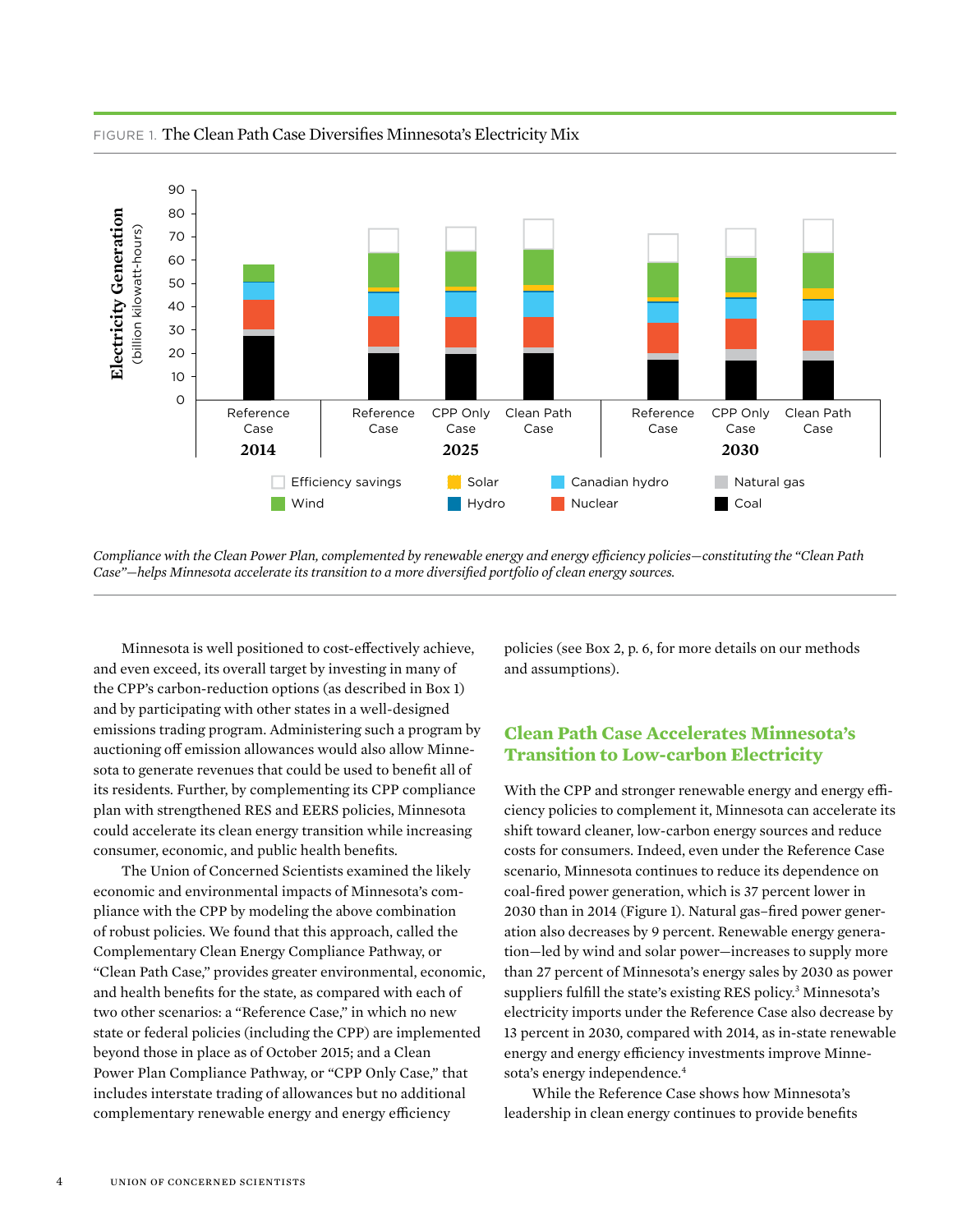and drive clean energy investment through 2030, the CPP Only Case and the Clean Path Case result in a cleaner and more diversified generation mix with lower dependence on out-of-state sources. Under the CPP Only Case, renewable energy increases slightly, compared with the Reference Case, to 29 percent of electricity sales in 2030, while electricity imports are reduced by 25 percent compared with 2014.

Even greater clean energy deployment occurs under the Clean Path Case, spurred by the stronger RES and EERS policies combined with the CPP. By 2030, Minnesota's strengthened EERS results in energy efficiency savings equal to 22 percent of electricity sales, while in-state renewable energy sources supply nearly 34 percent of Minnesota's energy demand.<sup>5</sup> And coal generation decreases by 38 percent compared with 2014. Further, primarily as a result of the increased renewable energy and energy efficiency investments, (along with a slight increase in in-state natural gas generation), Minnesota's net imports of electricity in 2030 under the Clean Path Case decline to 43 percent below 2014 levels.

To meet the strengthened RES and CPP requirements under the Clean Path Case, Minnesota builds more than 1,400 MW of new wind capacity and more than 3,000 MW of solar capacity beyond current levels by 2030, including almost 900 MW of rooftop solar on homes and businesses. By 2030, the Clean Path Case drives more than \$4.6 billion cumulatively 6 in renewable energy investments in Minnesota, as well as more than \$1 billion in additional energy efficiency investments beyond the state's current EERS.



*The Cedar Street Armory in downtown St. Paul recently underwent renovations that not only increase the building's energy efficiency but also provide a better overall working environment for its users. Minnesota ranks 10th in the country for energy efficiency initiatives, and continuing this successful strategy will play an important role in meeting the state's Clean Power Plan emissions targets.*

### **A Cleaner Energy Supply Is Affordable**

The clean energy growth in Minnesota spurred by the Clean Path Case is not only achievable but also affordable. Driven primarily by cost savings associated with robust energy efficiency investments under the strengthened EERS, the Clean Path Case leads to significant consumer savings over both the Reference and the CPP Only Cases. Average monthly



*As a result of Minnesota's greater investments in energy efficiency from a stronger EERS, the Clean Path Case leads to average consumer electricity bills that are lower than either the Reference Case or CPP Only Case. Energy efficiency helps consumers save electricity and money, and more renewable energy helps diversify the electricity mix and limit potential impacts from increases in natural gas prices.*<sup>7</sup>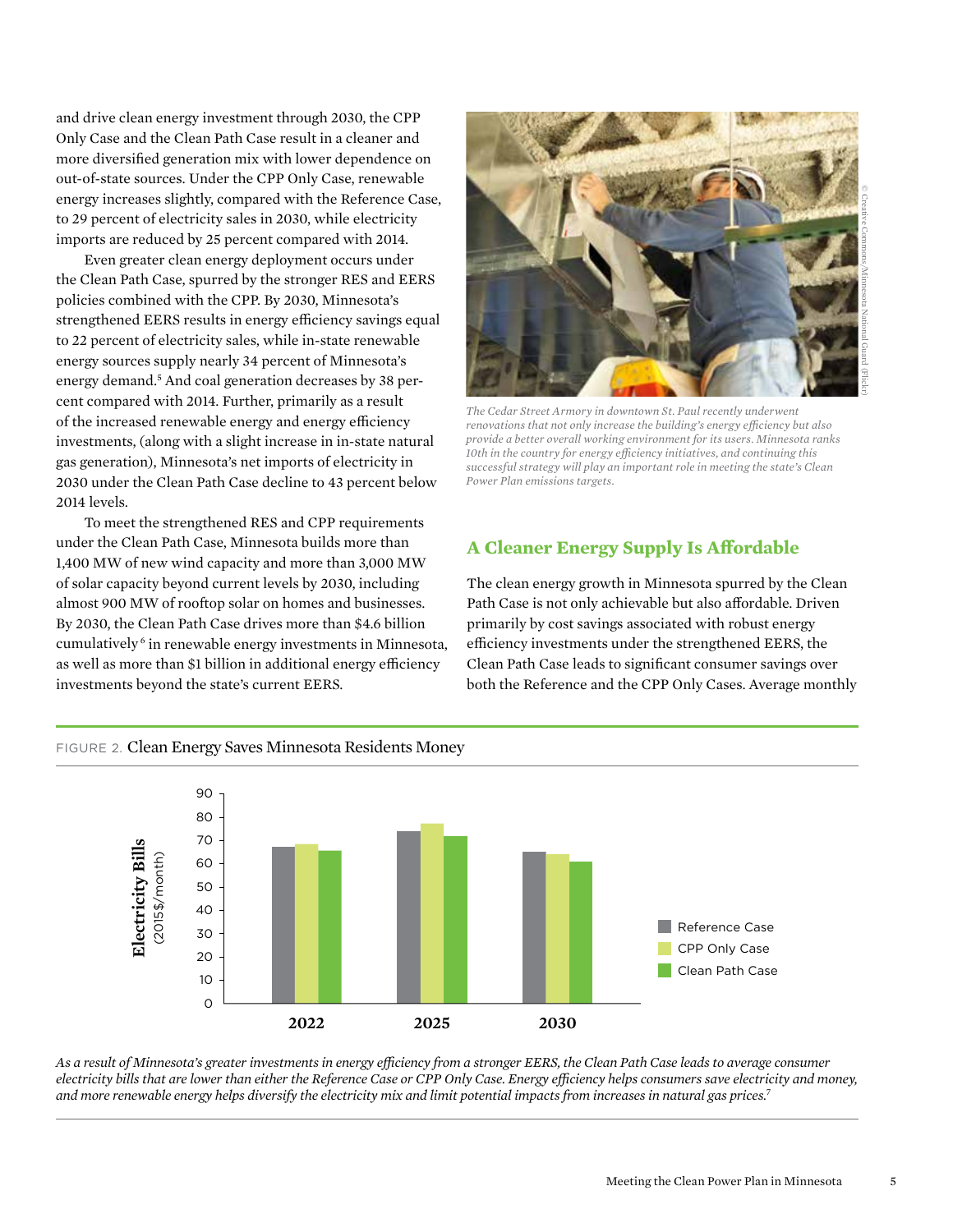### BOX 2. Methodology

We used a modified version of the Regional Energy Deployment System (ReEDS)—a power-sector model developed by the National Renewable Energy Laboratory—to analyze various possible versions of Minnesota's compliance pathway. ReEDS determines through simulation the electricity-supply mix that would meet electricity demand in the future (through 2050) throughout the contiguous United States at the lowest overall system cost while meeting reliability, environmental, and other legal requirements. The assumptions in our version of the model are based on information used by the Energy Information Administration for the *Annual Energy Outlook 2015* (EIA 2015b), supplemented by data from the recent Wind Vision and SunShot Vision studies (DOE 2015; DOE 2012). We also updated the model's data for existing power plants to include recent retirements and plants under construction (see the technical appendix, online at *www.ucsusa.org/CleanPowerPlanMinnesota*, for more information).

For this analysis, we first modeled a Reference Case with no new state or federal policies beyond those in place as of October 2015. Our Reference Case also does not include CPP compliance, which was finalized in August 2015. We then compared the Reference Case with two policy cases, each of which achieves nationwide CPP compliance, and focused here on Minnesota-specific results. While the CPP offers "flexible" compliance options—i.e., a wide range of potential strategy mixes—for each state (see Box 1), for our analysis we investigated just these two sets of options for CPP compliance: a

Clean Power Plan Compliance Pathway—or "CPP Only"—Case; and a Complementary Clean Energy Compliance Pathway—or "Clean Path"—Case.

For the CPP Only Case, we modeled the CPP mass-based targets including both existing and new fossil fuel–fired power plants (see the discussion on leakage in Box 1). We assumed that each state has the option to meet its CPP target by trading carbon allowances with any other state. We also assumed that all states, as part of their compliance strategy, invest in energy efficiency at a level that achieves an electricity-sales decrease of at least 1 percent per year from 2022 to 2030.8

The Clean Path Case includes the same elements as the CPP Only Case, but in addition it complements CPP compliance with policies that explicitly support renewable energy and energy efficiency.<sup>9</sup> For Minnesota, we assumed that the state strengthens and extends its mandatory EERS and RES such that:

- Energy efficiency savings equal to 2 percent of statewide electricity sales per year beginning in 2016 and each year thereafter
- Renewable energy ramping up to meet 40 percent of statewide electricity demand by 2030

Under the Clean Path Case, we also assume that other states with policies to support renewable energy and energy efficiency will continue them and that a few states will add policies or expand their existing requirements.

electricity bills for a typical household under the Clean Path Case are lower in every year of the study period. In 2030, average monthly electricity bills are 6.9 percent and 5.2 percent lower than the Reference and CPP Only cases, respectively. Compared with the Reference Case, this amounts to savings of \$54 for the average residential household in 2030 (Figure 2).

The Clean Path Case drives significant savings on overall electricity expenditures through 2030 compared with the Reference Case, saving Minnesota \$745 million even after accounting for the full cost (utility and participant) of achieving higher efficiency levels. These expenditures average 2 percent lower per year throughout the 2016 to 2030 period.

Our analysis also shows that a national mass-based emissions trading program with auctioned allowances would help Minnesota generate significant revenues. By setting a

*Under the Clean Path Case, average monthly electricity bills are 6.9 percent lower than the Reference Case. This amounts to a savings of \$54 for the average residential household in 2030.*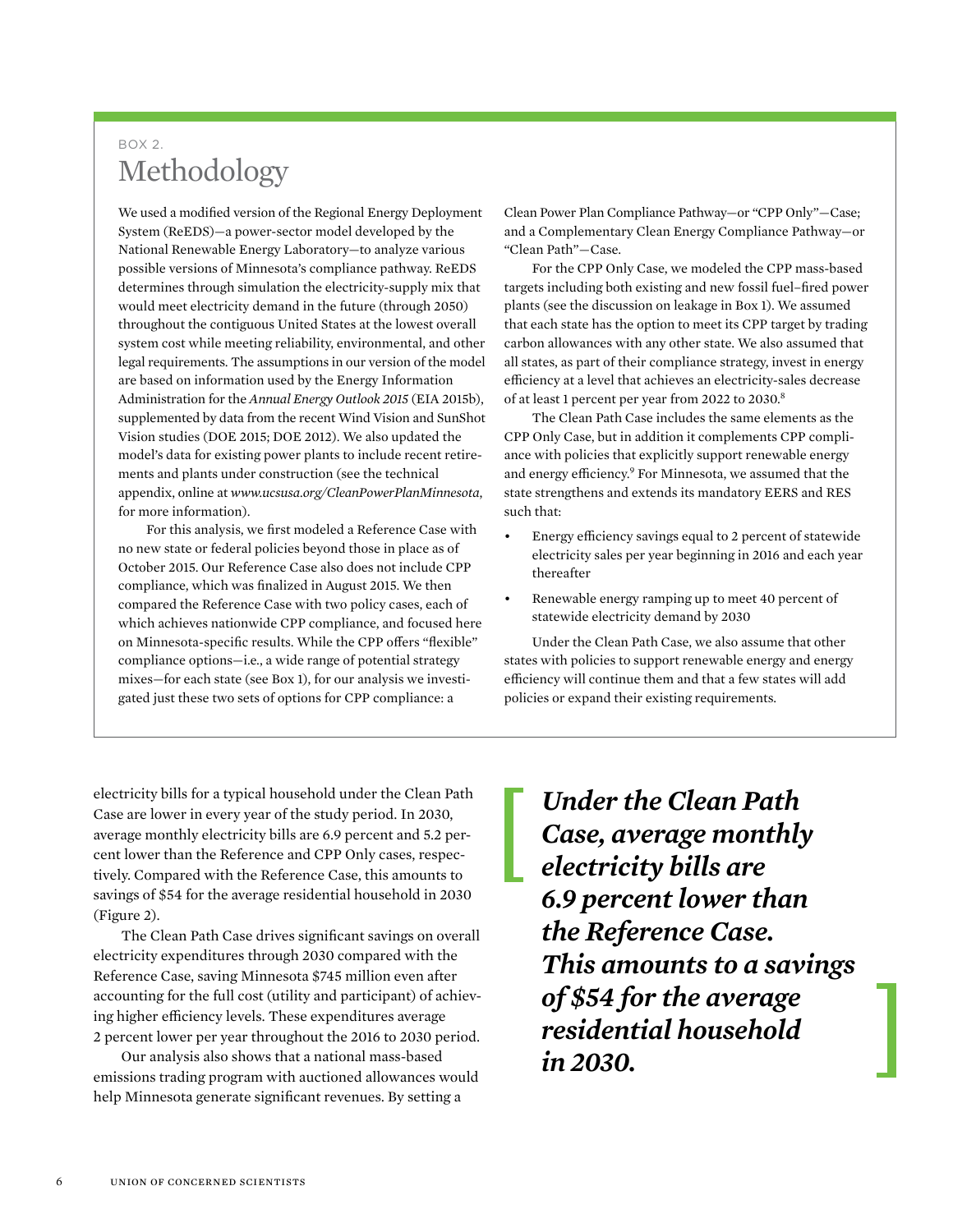carbon cap and issuing allowances equal to its CPP targets, auctioning those allowances, and participating in an interstate carbon trading program, Minnesota could generate average annual revenues of \$205 million per year from 2022 to 2030 under the Clean Path Case. These revenues could be used to further reduce consumer electricity bills or be reinvested for the benefit of the state's residents. Investment options could include: additional deployment of renewable energy and energy efficiency resources; assistance to communities to address issues of environmental justice and equity; and worker training and other economic-transition support for communities adversely affected by the state's movement away from coal.

### **Public Health and Economic Benefits from Less Pollution**

Under the Clean Path Case, electricity-related  $CO<sub>2</sub>$  emissions<sup>10</sup> are projected to be 20 million tons in 2030, or 14 percent below Minnesota's CPP target. This outcome directly reflects the cleaner generation mix (see Figure 1) spurred by renewable energy and the reduced electricity demand resulting from stronger energy efficiency policies. Our analysis shows how Minnesota's history of leadership in clean energy gives it the flexibility to take advantage both of the power market (buying or selling electricity) and the carbon market (buying or selling carbon allowances) to react to changing circumstances. It also provides Minnesota with the capability to provide affordable electricity for consumers, and the means to exceed its responsibilities under the CPP.



*With well-designed policies and careful planning and coordination, Minnesota can increase its clean energy resources, cost-effectively comply with the emissions reductions required by the Clean Power Plan, and reap important economic and public health benefits in the process.*

The Clean Path Case also helps cut other conventional air pollutants, including  $SO_2$  and  $NO_x$ , which leads to tangible health benefits.  $SO_2$  and  $NO_x$  are contributors to smog and soot, which exacerbate asthma and other heart and lung diseases and can result in significant disability and premature death from such causes (EPA n.d.).  $CO<sub>2</sub>$  emissions contribute to global warming, which leads to sea level rise, to extreme weather such as heat waves, droughts, and heavy downpours, and to other climate impacts that can impair human health and safety.

Using the same methodology applied by the EPA in its impact assessment for the CPP, we estimated the monetary savings from reducing these pollutants.<sup>11</sup> Between 2022 (when CPP compliance obligations begin) and 2030, the health benefits of the avoided emissions of  $CO<sub>2</sub>$ ,  $SO<sub>2</sub>$ , and  $NO<sub>x</sub>$ under the Clean Path Case total \$111 million more than under the Reference Case.

### **Recommendations**

Achieving the Clean Path Case's full range of benefits will require policy makers and regulators to work together with utilities, electricity generators, advocates, regional transmission organizations, and other stakeholders to develop a CPP compliance plan that prioritizes renewable energy and energy efficiency and generates benefits for Minnesota. Toward these ends, the Union of Concerned Scientists offers the following recommendations:

- 1. **The Minnesota Pollution Control Agency (MPCA) should consider a strong mass-based CPP compliance plan.** The MPCA has already begun a process for gathering comments and information to aid in the creation of a compliance plan that works for the state. In building this plan, the MPCA should prioritize renewable energy and energy efficiency, and it should strongly consider developing a mass-based emissions trading program that includes both new and existing sources and allows for interstate trading of carbon allowances. A mass-based approach offers a lower administrative burden, has a long history of successful implementation, and provides the greatest certainty for true achievement of an emissions target.
- 2. **The MPCA, Minnesota Public Utilities Commission, and Minnesota Department of Commerce should continue to coordinate closely with the Midcontinent Independent System Operator** (which coordinates the movement of electricity across 15 states in the Midwest and South) in order to ensure cost-effective market and transmission solutions that facilitate CPP compliance.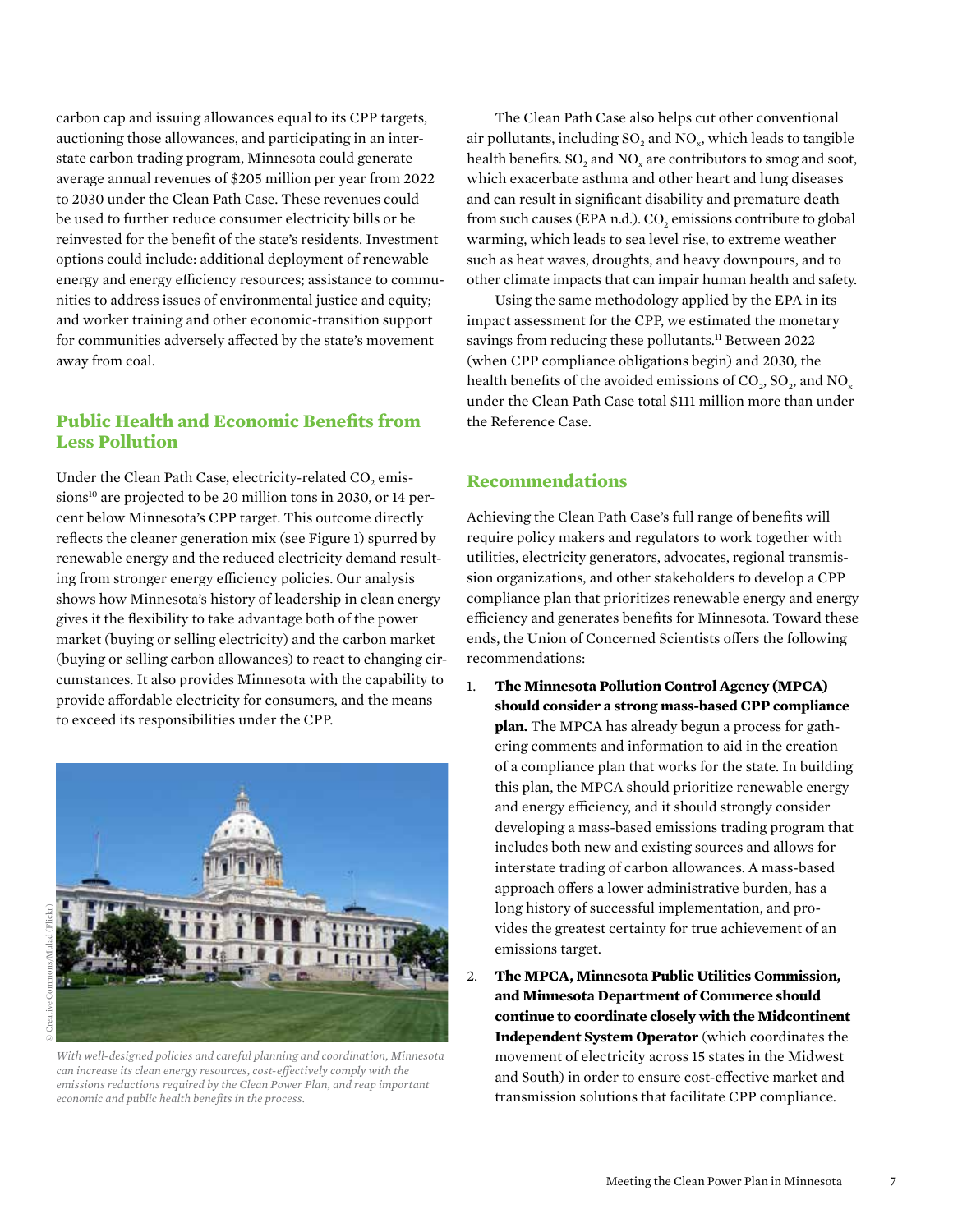*Prioritizing renewable energy and energy efficiency in Minnesota's CPP compliance plan will maximize the full range of benefits for all Minnesotans.*

- 3. **The Minnesota legislature should enact strong cleanenergy and carbon-market policies.** The legislature should extend and expand its current RES, which is set to level off at approximately 28 percent in 2025; and it should increase Minnesota's current EERS, in conformance with leading EERS states, to specify annual savings equal to 2 percent of electricity demand for all Minnesota utilities.
- 4. **The Minnesota legislature should authorize the state to auction carbon allowances as part of the emissionstrading program developed by the MPCA.** Revenues thus generated should be directed toward programs that benefit all residents, reduce carbon emissions, and promote equitable approaches to transitioning to a low-carbon economy.

With well-designed policies and careful planning and coordination, Minnesota could greatly enhance its clean energy resources, cost-effectively exceed the emissions reductions required by the Clean Power Plan, and reap important economic and public health benefits. And with a robust emissions trading program, Minnesota could generate significant carbon revenues that could be used to support high-quality jobs in renewable energy and energy efficiency, strengthen disadvantaged communities, make buildings and infrastructure more resilient, and boost economic development in regions dependent on the fossil-fuel economy. These benefits would help ensure a sound and prosperous future for all Minnesotans.

*Sam Gomberg is the lead Midwest energy analyst in the UCS Climate and Energy Program. Sandra Sattler is an energy modeler with the program. Alison Bailie is an energy modeler with the program.*

### **ACKNOWLEDGMENTS**

*This fact sheet was made possible through generous funding for this work from the Wallace Genetic Foundation, Inc., the Common Sense Fund, the Merck Family Fund, the Joyce Foundation, the Energy Foundation, and UCS members.*

*The opinions expressed herein do not necessary reflect those of the organizations that funded the work. The Union of Concerned Scientists bears sole responsibility for the report's contents.*

#### **ENDNOTES**

- *1. "Tons" in this document refers to the U.S. short ton (2,000 pounds).*
- *2. Unless otherwise indicated, all dollar amounts are expressed in 2015 dollars. 3. The remainder of Minnesota's RES (approximately 1 percent) is met with*
- *out-of-state renewable energy resources.*
- *4. The generation mix, including the levels of imported and exported electricity, is the result of the model's calculations for meeting electricity demand in Minnesota and across the country at least cost, subject to reliability and other constraints based on our assumptions described in the technical appendix, online at* www.ucsusa.org/CleanPowerPlanMinnesota.
- *5. The remainder of Minnesota's 40-percent-by-2030 RES is met with out-ofstate renewable energy resources.*
- *6. Assuming a 7 percent discount rate, based on recommendations outlined in OMB 2014.*
- *7. Electricity costs are based on the monthly consumption of 810 kilowatt-hours (kWh) in 2014 for a typical residential nonelectric heating customer, declining over time as a result of energy efficiency investments. In the Clean Path Case, average monthly consumption is lower in 2030 (705 kWh compared with 727 kWh under both the Reference and CPP Only Cases) due to the implementation of the strengthened EERS. Electricity rates are also lower under this case.*
- *8. The energy efficiency assumption is a proxy for state or utility action; it is needed because the ReEDS model does not include choices on energy efficiency. States with stronger mandatory energy-efficiency policies are assumed to continue meeting their respective targets.*
- *9. The CPP also includes a Clean Energy Incentive Program (CEIP), which offers states incentives for early development of renewable energy and energy efficiency. A portion of the generation that meets the RPS and EERS requirements we modeled in the Clean Path Case may qualify for the CEIP, but we did not model the impact of the program or the benefits that early crediting would have on the cost-effectiveness of qualifying clean energy projects.*
- 10.  $CO<sub>2</sub>$  emissions include those from resources that are excluded from the CPP, *such as natural gas combustion turbines. In any case, excluded emissions constitute less than 1 percent of total CO<sub>2</sub> emissions.*
- *11. The health benefits are calculated from the Benefit per Ton Estimates for SO2 and NOx reported in Tables 4-7, 4-8, and 4-9 in OAQPS 2015. See the technical appendix, online at* www.ucsusa.org/CleanPowerPlanMinnesota*, for values and additional information.*

#### **REFERENCES**

- American Wind Energy Association (AWEA). 2015. Minnesota wind energy. Fact sheet. Online at *http://awea.files.cms-plus.com/File Downloads/pdfs/Minnesota.pdf*, accessed on January 3, 2016.
- Brown, A., P. Beiter, D. Heimiller, C. Davidson, P. Denholm, J. Melius, A. Lopez, D. Hettinger, D. Mulcahy, and G. Porro. 2015. *Estimating renewable energy economic potential in the United States: Methodology and initial results*. Golden, CO: National Renewable Energy Laboratory. Online at *www.osti.gov/scitech/biblio/1215323*, accessed on January 3, 2016.
- Cassar, C. 2015. Nationwide, electricity generation from coal falls while natural gas rises. *Today in Energy*, October 7. Washington, DC: U.S. Energy Information Administration. Online at *www.eia.gov/ todayinenergy/detail.cfm?id=23252*, accessed on December 24, 2015.
- Department of Energy (DOE). 2015. *Wind vision: A new era for wind power in the United States*. DOE/GO-102015-4557. Washington, DC. Online at *www.energy.gov/sites/prod/files/WindVision\_ Report\_final.pdf*, accessed on December 24, 2015.